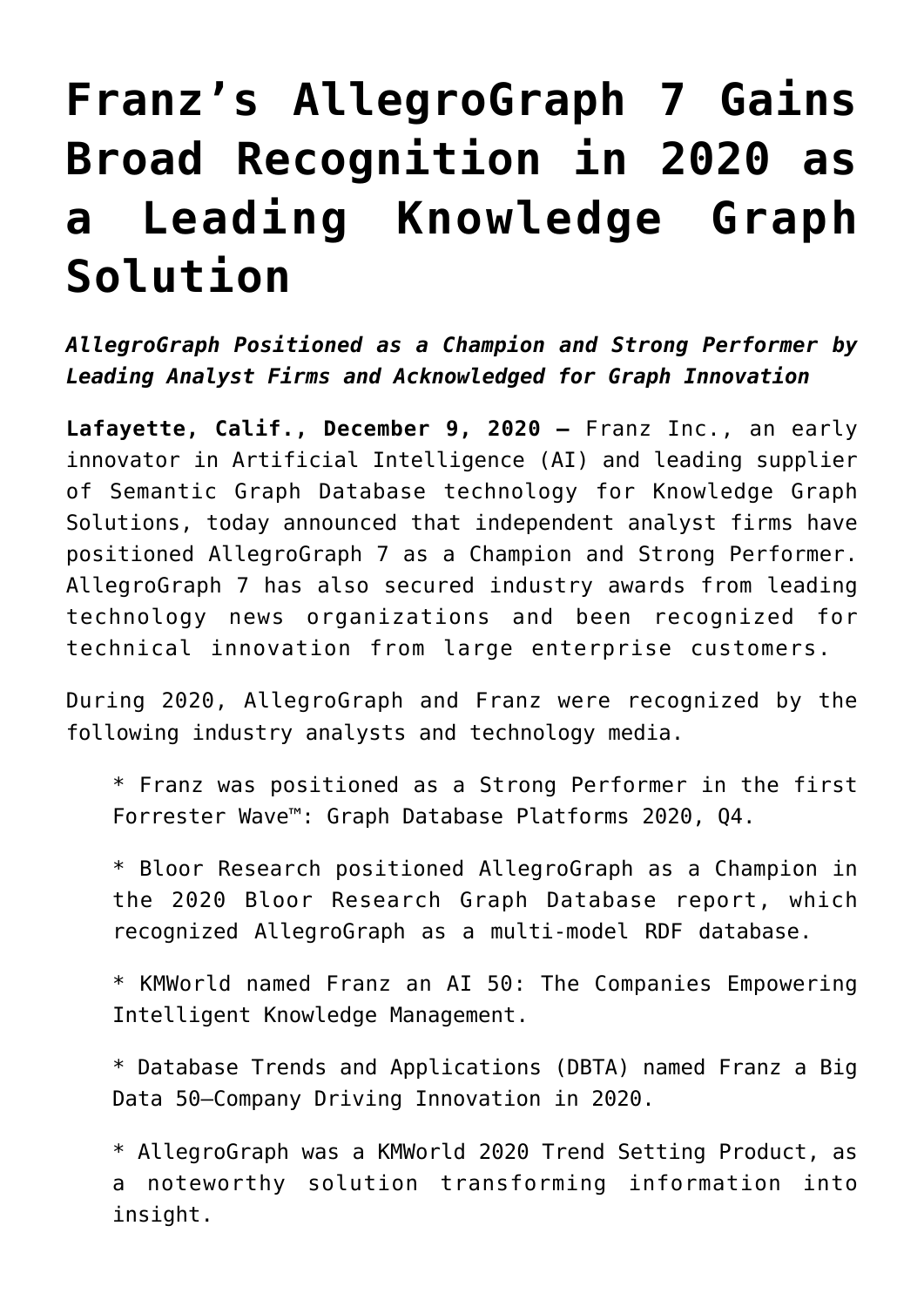\* Franz CEO Dr. Jans Aasman was featured as an expert in [The Knowledge Graph Cookbook](https://allegrograph.com/the-knowledge-graph-cookbook/), which was released April 22, 2020 and explains why and how to build Knowledge Graphs that help enterprises use data to innovate, create value and increase revenue.

\* Franz was recognized as one of the [100 Companies That](https://allegrograph.com/allegrograph-named-to-100-companies-that-matter-most-in-data/) [Matter Most in Data](https://allegrograph.com/allegrograph-named-to-100-companies-that-matter-most-in-data/) by Database Trends and Applications (DBTA).

\* KMWorld's [100 Companies that matter in Knowledge](https://allegrograph.com/100-companies-that-matter-in-knowledge-management/) [Management](https://allegrograph.com/100-companies-that-matter-in-knowledge-management/) named Franz Inc. to this exclusive list.

AllegroGraph 7 is a breakthrough solution that allows infinite data integration through a patented approach unifying all data and siloed knowledge into an Entity-Event Knowledge Graph solution that can support massive big data analytics. AllegroGraph 7 utilizes unique federated sharding capabilities that drive 360-degree insights and enable complex reasoning across a distributed Knowledge Graph.

"AllegroGraph 7's support of Entity-Event Data Modeling is the most welcome innovation and addition to our arsenal in reimagining healthcare and implementing Precision Medicine," said Dr. Parsa Mirhaji, Director of Center for Health Data Innovations at the Albert Einstein College of Medicine and Montefiore Health System, NY. "Precision Medicine is about moving away from statistical averages and broad-based patterns. It is about connecting many dots, from different contexts and throughout time, to support precision diagnosis and to recommend the precision care that can take into account all the subtle differences and nuisances of individuals and their personal experiences throughout their life. This technology is about saving lives, by leveraging data, context and analytics and is what Franz's Entity-Event Data Modeling brings to the table."

AllegroGraph 7 provides users with an integrated version of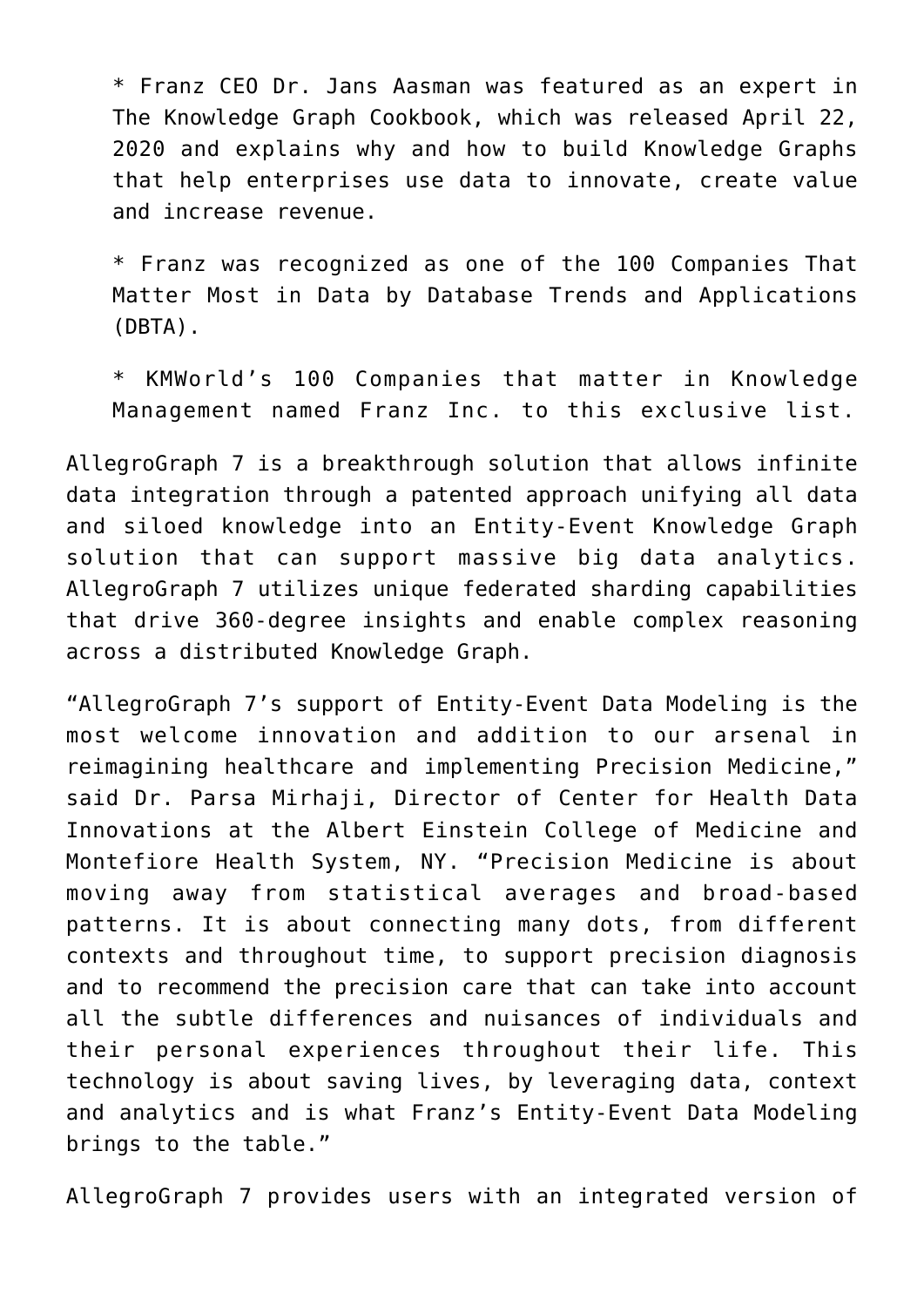[Gruff](https://allegrograph.com/products/gruff/), a unique browser-based graph visualization software tool for exploring and discovering connections within enterprise Knowledge Graphs. Gruff enables users to visually build queries and visualize connections between data without writing code, which speeds discoveries and enhances the ability to uncover hidden connections within data.

"Few tools exist that can quickly turn arbitrary RDF graph pattern matches into clear visualizable results," said Michael Pool, Global Head of Semantic Modeling and Engineering, Senior Director at BNY Mellon Bank. "Gruff is invaluable in turning our knowledge graph data into useful and actionable analytic insights."

Louis Rumanes at UnitedHealth Group Research and Development recognizes the value of using Gruff as a browser-based app and commented, "Nice job on Gruff in a browser and I think this will be a gamechanger."

Gartner predicts "the application of graph processing and [graph DBMSs will grow at 100 percent annually](https://www.gartner.com/smarterwithgartner/gartner-top-10-data-analytics-trends/) through 2022 to continuously accelerate data preparation and enable more complex and adaptive data science." In addition, Gartner named graph analytics as a "Top 10 Data and Analytics Trend" to solve critical business priorities." (*Source: Gartner, Top 10 Data and Analytics Trends, November 5, 2019)*

## **About Franz Inc.**

Franz Inc. is an early innovator in Artificial Intelligence (AI) and leading supplier of Graph Database technology with expert knowledge in developing and deploying Knowledge Graph solutions. The foundation for Knowledge Graphs and AI lies in the facets of semantic technology provided by AllegroGraph and Allegro CL. [AllegroGraph](https://allegrograph.com/) is a database technology that enables businesses to extract sophisticated decision insights and predictive analytics from highly complex, distributed data that cannot be uncovered with conventional databases. Unlike